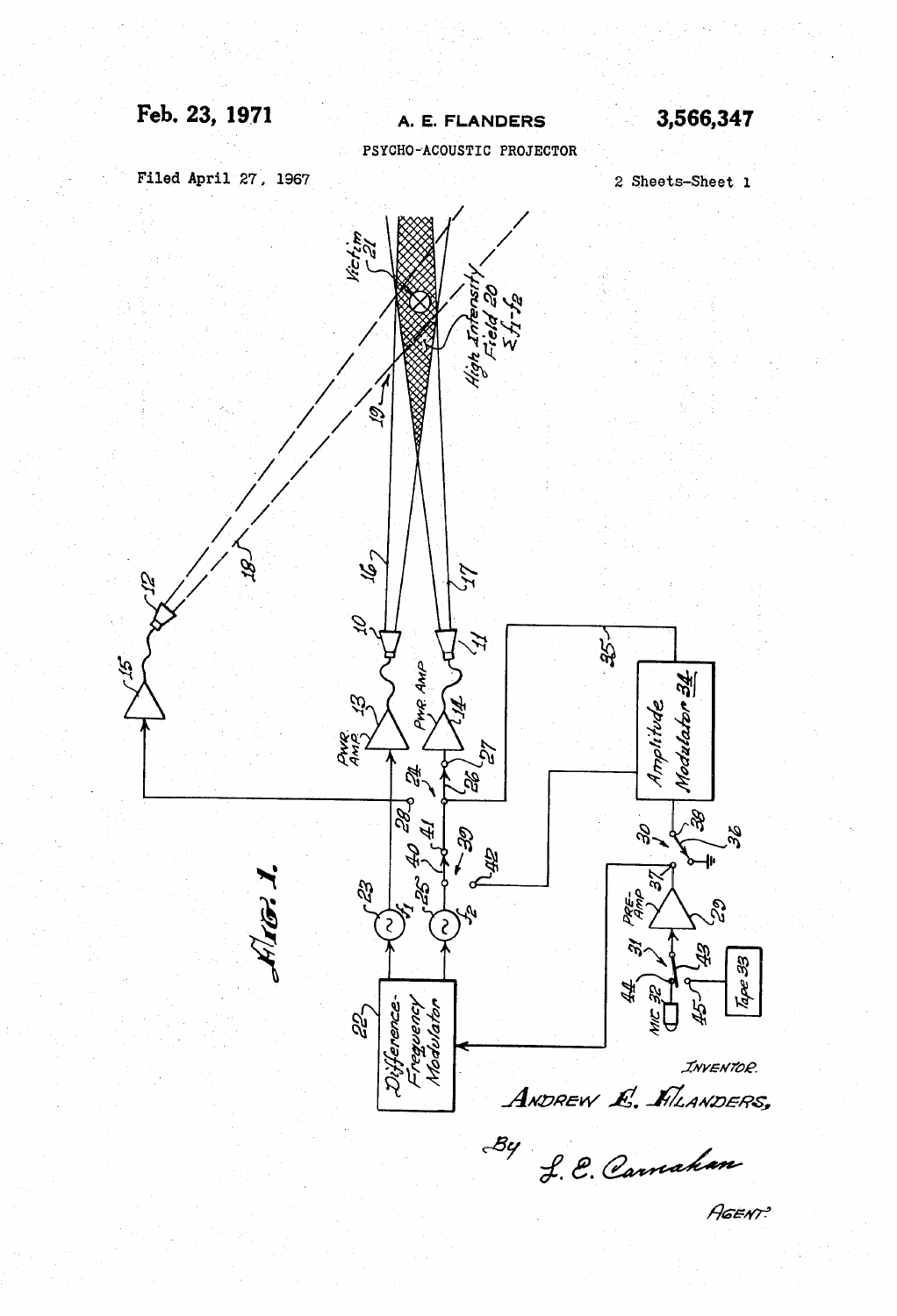# Feb. 23, 1971

Filed April 27, 1967

### A. E. FLANDERS

3,566,347

PSYCHO-ACOUSTIC PROJECTOR

2 Sheets-Sheet 2





By f.C. Camahan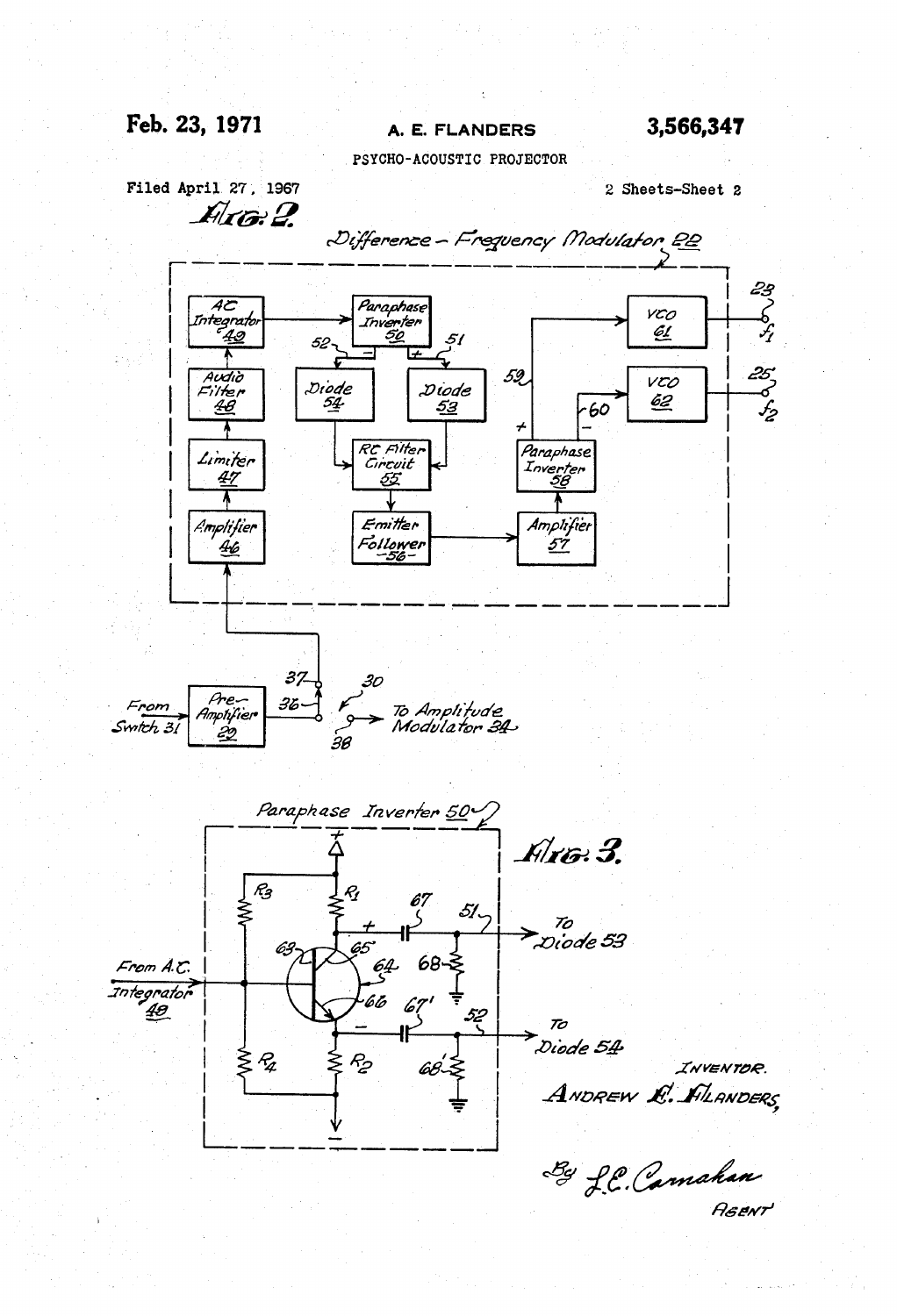United States Patent Office 3,566,347

10

 $\bar{5}$ 

1.

3,566,347<br>PSYCHO-ACOUSTIC PROJECTOR Andrew E. Flanders, Pomona, Calif., assignor to General Dynamics Corporation, a corporation of Delaware Filed Apr. 27, 1967, Ser. No. 634,348<br>Int, Cl. H04b 11/00<br>7 Claims 7

#### ABSTRACT OF THE DISCLOSURE

Broadly, this disclosure is directed to a system for producing aural psychological disturbances and partial deafness of the enemy during combat situations. Essentially, a high directional beam is radiated from a plurality of dis tinct transducers and is modulated by a noise, code or 15 speech beat signal. The invention may utilize various forms and may include movable radiators mounted on a vehicle and oriented to converge at a desired point, in-<br>dependently positioned vehicles with a common frequency dependently positioned vehicles with a common frequency modulator, or means employed to modulate the acoustical 20 beam with respect to a fixed frequency. During combat, friendly forces would be equipped with a reference generator to provide aural demodulation of the projected signal, thereby yielding an intelligible beat signal while enemy personnel would be rendered partially deaf by the <sup>25</sup> projected signal as well as being unable to perceive any intelligence transmitted in the form of a modulated beat signal.

#### BACKGROUND OF THE INVENTION

This invention is directed to means for producing un desirable noise, and more particularly to a means for providing intense aural psychological disturbance and temporary partial deafness as an aid in personal type com bat while additionally providing long distance voice com 35

munication.<br>Many prior devices have been developed wherein phys-Many prior devices have been developed wherein physically damaging noises are employed to rid a given area  $40$ of undesirable pests as exemplified by U.S. Pats. 2,922,- 999; 3,058,103; and 3,113,304. Other prior efforts have to block damaging signals while allowing desired signals to be heard as illustrated by U.S. Pat.  $3,098,121$ , while  $45$ other prior efforts have been directed to ambient noise reduction systems such as found in U.S. Pats. 3,057,960 and 3,133,990. However, no known prior effort has been directed to the modulation of an undesirable, unwanted or noise signal by a desired intelligible signal nor the  $50$ use of such a system in a combat environment.

#### SUMMARY OF THE INVENTION

The present invention advances the state of the art by providing a means for producing intense aural psy-chological disturbance and temporary partial deafness as an aid in personal type combat, while being utilized for voice communication by properly equipped friendly personnel. 55

Therefore, it is an object of this invention to provide a  $60$ <br>other conclusion function and revealed as  $3\frac{1}{2}$ system capable of producing aural psychological dis turbance while simultaneously providing voice communi cation.<br>A further object of the invention is to provide a means

A further object of the invention is to provide a means<br>for radiating a highly directional beam from a plurality of 65<br>distant transforms which is produkted by a point of it. distant transducers which is modulated by a noise, discretely coherent tone or beat, code or speech beat signal.

Another object of the invention is to provide intense aural psychological disturbance and temporary partial deafness as an aid in personal type combat.

Another object of the invention is to provide intense aural psychological disturbance to certain individuals 70 2

while simultaneously providing effective communication with other individuals (while maintaining radio silence).

Other objects of the invention will become readily apparent from the following description and accompanying drawing wherein:

#### BRIEF DESCRIPTION OF THE DRAWING

FIG. 1 is a view illustrating an embodiment of a sys tem for carrying out the invention;

FIG. 2 is a block diagram illustrating an embodiment of the circuitry which composes the FIG. 1 difference fre quency modulator; and

FIG. 3 is a schematic illustration of an embodiment of the FIG. 2 paraphase inverter.

As illustrated in the drawings, a highly directional high frequency, high power radiators. Each one of the radiators may consist of an array of transducers operating on an acoustical "carrier" frequency in the vicinity, for example, of 5 or 6 kc. The carrier frequency region of operation is selected to provide a maximum of direc tivity with a minimum of attenuation with distance. One carrier frequency differs from the other by the amount desired to convey the signal of interest. The resulting "beat" or combination frequencies supplied by virtue of ear non-linearity may be irritating noise, code or speech. Amplitude modulation may also be employed as desired.

comprises three  $(3)$  high power radiators or speaker 30 units 10, 11 and 12 operating in the frequency range, Referring now to FIG. 1, the illustrated embodiment for example, of 5 to 6 kc. and with a difference frequency<br>of about 100 c.p.s. Units 10, 11 and 12 are operatively<br>connected to power amplifiers 13, 14 and 15, respectively,<br>and positioned so as to direct acoustic beams 1 18, respectively, to a single area indicated generally at 19 to provide a high intensity field 20 within which the per son or victim indicated at 21 is located. Each of the power amplifiers 13, 14 and 15 are electrically connected to a difference-frequency modulator 22, while the input to pre-amplifier 29 is connected via a switch generally indicated at 31 to either of a pair of transducers, such as a microphone 32 or a tape recorder unit 33. An amplitude modulator 34 is positioned such that it is adapted to be connected intermediate the difference-frequency modulator 22 and the power amplifiers 14 and 15, and to the pre-amplifier 29. The output of the amplitude modulator 34 indicated at 35 is operatively connected to switch 24. Switch 30 is constructed such that the blade 36 thereof is movable to interconnect a terminal 37 connected to difference-frequency modulator 22 and a terminal 38 con nected to the amplitude modulator 34, such that the output of pre-amplifier 29 may be operatively connected to both modulators 22 and 34. The amplitude modulator 34 may also be connected to the output signal 25 of difference-frequency modulator 22 via a switch generally indicated at 39 which includes a blade element 40 movable between a terminal 41 connected to switch 24 and a terminal 42 connected to the input of modulator 34. Switch 31 includes a blade 43 which is movable be tween a terminal 44 connected to microphone 32 and a terminal 45 connected to tape recorder 33.

While not shown, it is within the scope of this invention to gang the switches 30 and 39 such that the output signal 25 from the difference-frequency modulator 22 and the output from the pre-amplifier 29 may be simultane-<br>ously directed into the amplitude modulator 34. Also, switch 24 may be modified such that the output from either the amplitude modulator 34 and/or the output signal 25 from the difference-frequency modulator 22 may be directed simultaneously to radiators 14 and 15. While the switches have been illustrated and described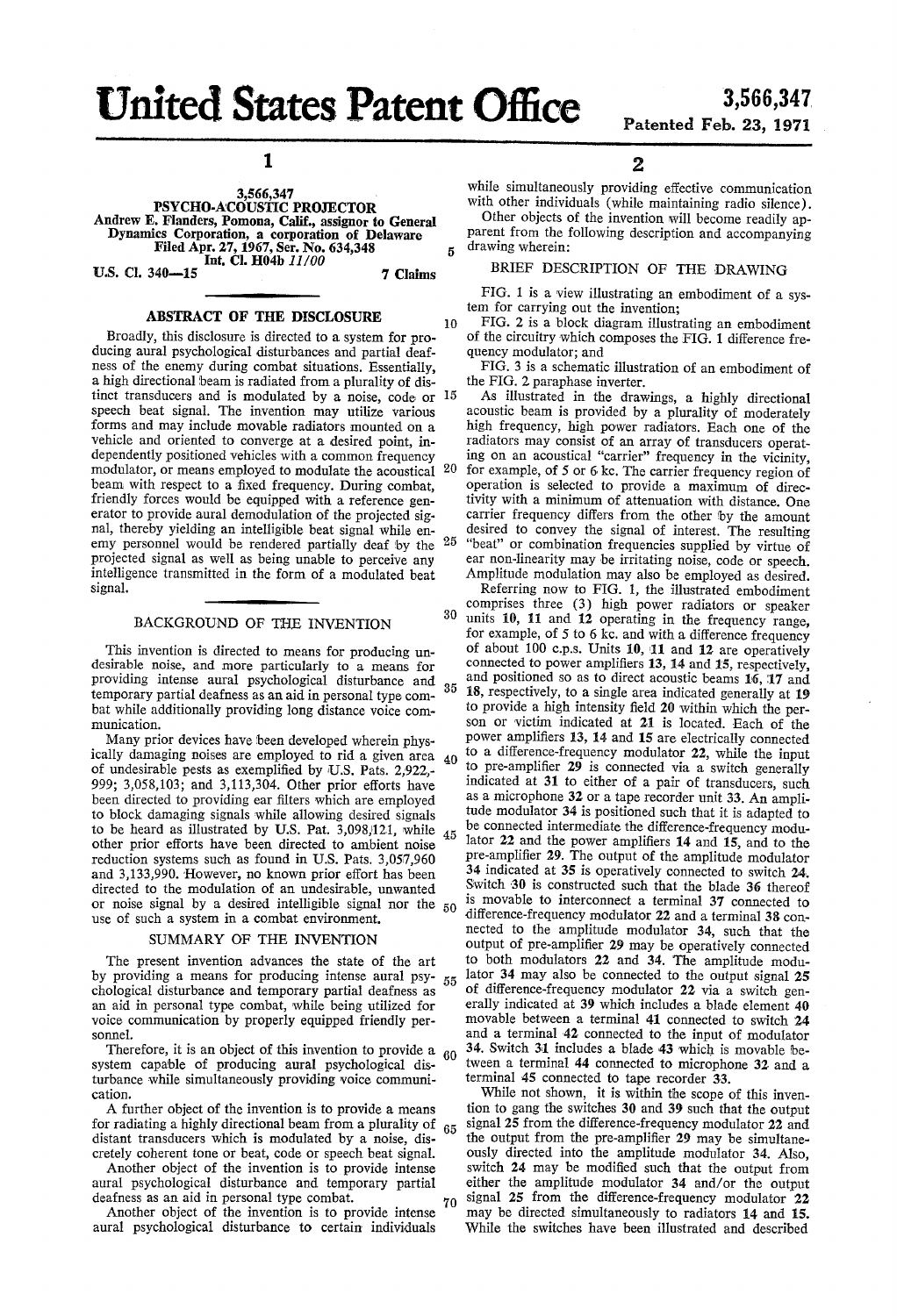as blade type switches for simplicity of explanation, these switches may also be of push-button, micro-switch or for the specific circuits in which they are utilized.

An embodiment of the difference-frequency modulator<br>22 is illustrated by block diagram in FIG. 2. The output  $\overline{5}$ signal from the pre-amplifier 29 is directed via terminal 27 to an amplifier 46 which increases the strength of the signal as known in the art. The amplifier 46 may the signal as known in the art. The amplifier 46 may be any amplification-producing device capable of increasing the strength of the signal by transferring power to the signal from an external source without appreciably altering its characteristic waveform. The output from ampliing its characteristic waveform. The output from ampli-<br>fier 46 is fed into a limiter 47, which as known in the<br>art, is a circuit that limits the amplitude of its output 15 signal to some predetermined threshold level. The signal from limiter 47 is fed into an audio filter 48 which, as known in the art, functions to transmit a desired range known in the art, functions to transmit a desired range of energy while substantially attenuating all other ranges.<br>The output from filter 48 is then fed through an AC 20 integrator 49 which, in this instance, may be an RC circuit with the capacitor to ground, which supplies a signal inversely proportional to frequency into a para-<br>phase inverter 50. The paraphase inverter 50 described in detail hereinbelow with respect to FIG. 3, may, for 25 example, be a transistor with equal emitter and collector resistors wherein the gain is 1 and in which the two output signals indicated at  $51$  and  $52$  differ in phase output signals indicated at 51 and 52 differ in phase by 180°. As seen in FIG. 2, the signal 51 is positive while the signal 52 is negative. The paraphase inverter 30 output signals 51 and 52 are fed, respectively, into diodes 53 and 54 wherein the signals are rectified, as known in the art, and the output from the diodes 53 and 54 are combined in a full-wave RC filter circuit indicated at 55 and the combined signal is fed into an emitter follower 56. The RC filter circuit 55 may comprise, for example, a resistance to ground in parallel with a bypass capacitor. The emitter follower  $56$  is a grounded-collector transistor amplifier which functions as known in the art. 40 The output signal from the emitter follower 56 is fed through an amplifier 57 into a paraphase inverter 58 which may, for example, be identical to the previously described paraphase inverter 50 and illustrated in FIG. 3. As in the inverter 50, the output signals from the paraphase inverter 58 indicated at 59 and 60, differ 45 in phase by  $180^\circ$  with the signal 59 being positive while the signal 60 is negative. The output signals 59 and 60 are fed, respectively, into voltage-controlled oscillators 61 and 62. As known in the art, the frequency of oscil lation of each of the oscillators 61 and 62 can be varied 50 by changing the applied voltage. By way of example, oscillators 61 and 62 are set such that their output signals 23 and 25, respectively, have a difference of 100 cycles per second (c.p.s.), and are utilized as described 55

above with respect to FIG. 1.<br>Referring now to FIG. 3, an embodiment of the paraphase inverter 22 of FIG. 2 is illustrated, the FIG. 3 embodiment also being illustrative of the paraphase in verter 58 of FIG. 2. The output signal from the AC ally indicated at 64. The collector 65 of the transistor 64 is conductively connected through a load resistor  $R_1$ , to a positive source, while the emitter 66 is conductively connected through a load resistor  $R_2$  to a negative source. Resistors  $R_3$  and  $R_4$  function as bias resistors for the transistor 64 as known in the art. The output 51 is taken intermediate collector 65 and resistor  $R_1$  while output 52 is taken intermediate emitter 66 and resistor  $\mathbb{R}_2$ . Each of the output signals 51 and 52 are fed through an RC coupling network composed of 70 blocking capacitors 67 and  $\overline{67}$  and resistors 68 and 68' connected to ground. As indicated in FIG. 3, the output signals 51 and 52 are then fed into similarly polarized diodes 53 and 54, respectively, as described above with respect to FIG. 2. integrator 49 is fed to the base 63 of a transistor gener- 60 65

While not shown, appropriate power sources are utilized for the various circuits and components as required.

The invention may be utilized in many different applications. One application may use two movable radiators or speaker units mounted on a single vehicle or aircraft priate range. Another application may use two independently positioned vehicles, aircraft, tripods, or com modulator. Another application used for communication purposes would modulate the acoustical beam with respect to a fixed frequency, wherein a small audio generator (not shown) carried by the listener (receiver) would mix aurally via the ear with the projected modulated carrier to provide intelligible messages, the carrier by itself being unintelligible by virtue of high frequency transposition.

As an aid to pointing compensation for beam deflection caused by atmospheric temperature gradients, it is within the scope of this invention to deploy down range micro phones or microphone-transmitter combinations.

Friendly personnel in the vicinity of the sound field 20 can use narrow band audio filter ear muffs or plugs, as known in the art, so as to maintain reasonable hearing threshold sensitivity. On the other hand, enemy personnel not similarly equipped for the transmitted pass<br>band would lose about 40 db in hearing sensitivity<br>similar to partial deafness. This would place the enemy<br>at a distinct aural acuity disadvantage during close-in operations.

For speech transmission, the elemental vowel formant frequencies are provided by the carrier difference  $f_1-f_2$ . The carriers 23 and 25 may be frequency modulated differ entially or one remained fixed. The consonant sounds are contained in the amplitude modulation of one or both carriers as described with respect to FIG. 1. The listener needs no fixed frequency sound source in this mode of operation.<br>It has thus been shown that this invention provides

intense aural psychological disturbance and partial deafness as an aid in personal type combat, while being adapted to simultaneously provide voice communication.

While a particular embodiment of the invention has been illustrated and described, modifications and changes will become apparent to those skilled in the art, and it is intended to cover in the appended claims all such modi fications and changes as come within the true spirit and scope of the invention.

What I claim is:

1. A system for producing an intelligible signal, aural psychological disturbances and partial deafness com prising:

- (a) a plurality of radiator means capable of trans
- 
- (b) a difference-frequency modulator means for generating a pair of carrier signals, each of said carrier signals being of a different frequency;<br>(c) a separate power amplifier means for amplifying each of said carrier sig of radiator means operably connected with an output from an associated one of said power amplifier
- means;<br>(d) each of said plurality of radiator means being positioned so that the acoustic beam transmitted therefrom converges in a common area to produce a high intensity field;<br>(e) an amplitude modulator operably connected to an
- input of an associated one of said power amplifier means;
- (f) means operatively connected to said difference frequency modulator means for selectively feeding one of said carrier signals through said amplitude modulator;

75